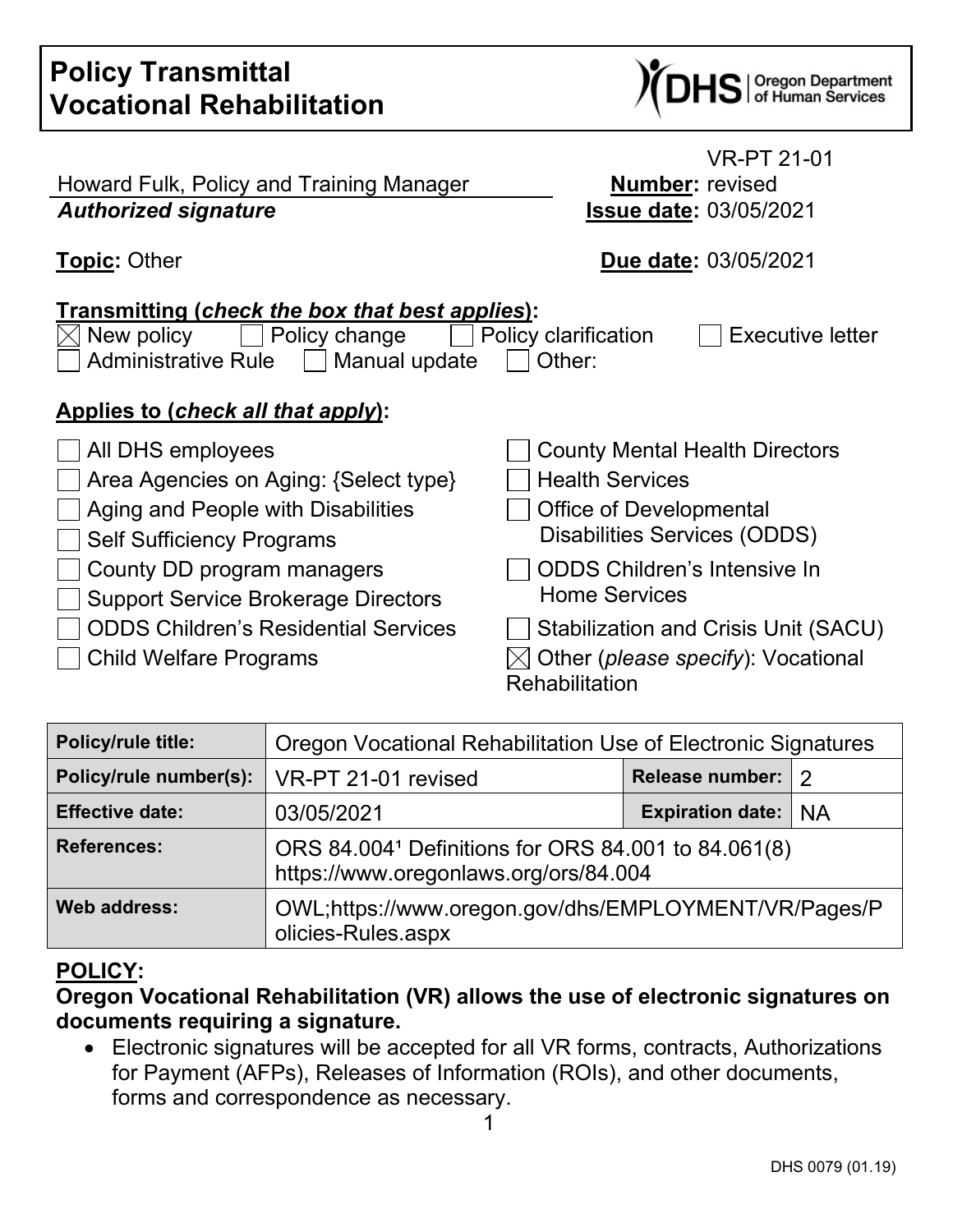- o Electronic signatures are permitted for all documents that require the signature of an individual to apply, receive or acknowledge the delivery of vocational rehabilitation services and information
- VR may only accept electronic signatures when:
	- $\circ$  VR can verify the identity of the individual that signed the document.
- Electronically signed documents may be completed using:
	- o Any commercial, secure program or application designed for electronic signature creation (e.g. DocuSign, Adobe Sign, AwareSign, etc.) or,
	- $\circ$  Signed by the individual using the mouse draw function, or,
	- o Providing a documented signed using a pre-selected signature style, or,
	- o Verbal confirmation. Assure this type of signature is documented in a case note.
- Electronically signed documents must be retained and maintained under the same provisions required for other documents of the same classification or type.
- Verbal confirmation in lieu of signature will only be accepted for a maximum of 30 days.
	- o VR may accept a verbal authorization in lieu of a signature when in the best interest of the client.
	- o VR must obtain confirmation from the client that they are providing verbal consent/approval for the desired action.
- If an electronic signature is not accepted by agencies, vendors or contractors, VR must obtain and provide an original hand signed document if requested.
- When electronically signed documents are accepted from a client, the electronic signature is then verified. The document must be retained.

## **Definitions:**

"**Electronic signature**" means an electronic sound, symbol, or process, attached to or logically associated with a contract or other record and executed or adopted by a person with the intent to sign the record. (Source: [ORS](https://www.oregonlaws.org/ors/84.004) 84.004<sup>1</sup> Definitions for ORS 84.001 to [84.061\(8\)\)](https://www.oregonlaws.org/ors/84.004)

- A record or signature may not be denied legal effect or enforceability solely because it is in electronic form.
- A contract may not be denied legal effect or enforceability solely because an electronic record was used in its formation.
	- $\circ$  If a law requires a record to be in writing, an electronic record satisfies the law.
	- $\circ$  If a law requires a signature, an electronic signature satisfies the [law.](https://www.oregonlaws.org/ors/84.019)

(Source: ORS 84.019 Legal recognition [of electronic](https://www.oregonlaws.org/ors/84.019) records, electronic [signatures](https://www.oregonlaws.org/ors/84.019) and electronic contracts)